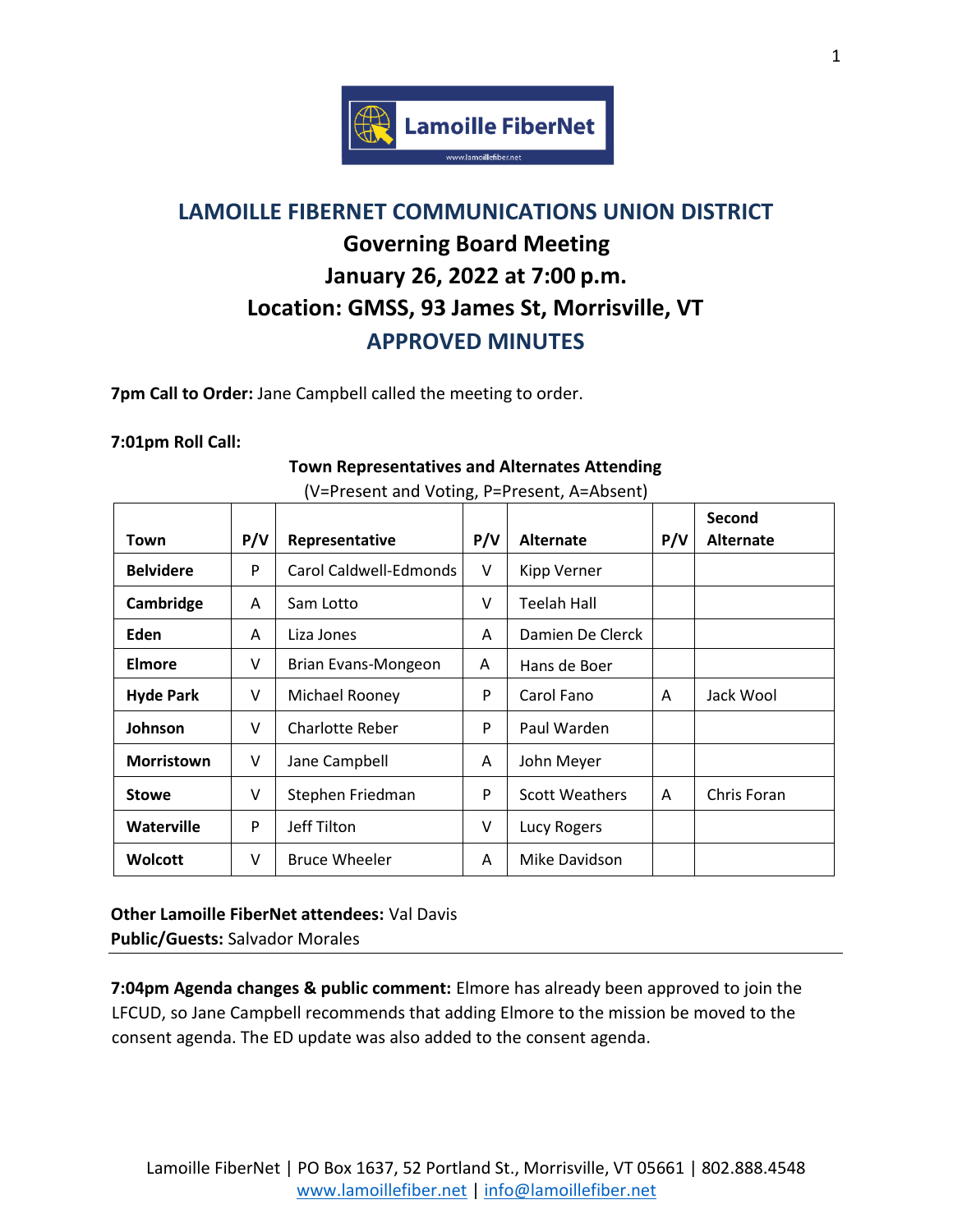### **7:04 pm Consent Agenda:**

- 1. Treasurer's Report: It was noted that: Financial reports are not yet available due to the delay in understanding which expenses can/cannot be charged to federally funded grants. Cash flow has improved, and Val will keep an eye on it in the future.
- 2. Recent Purchases: The final cost of office rental added about \$6500 to our budget; In approving the office rental, discussion didn't include the cost of a post office box (only if necessary) or cost of sign – less than \$1000, and that our Purchasing Policy allows the ED to purchase and then report at next EFC or GB meeting. VCUDA dues were budgeted at \$1,000, need approval for an additional \$4000 Purchases already approved via grant budget approvals:
	- Nicole December invoice (within DPS 2021 grant)
	- Owl webcam 1024.76
	- Primmer December \$180
- 3. Adding Elmore to our Mission
- 4. ED Updates: Val has to use vacation by March  $31<sup>st</sup>$ , so he will be out during the first week of March 3/7-3/11.

Lucy Rogers moved to approve consent agenda, Kipp Verner seconded. All in favor.

### **Approval of 12/21/2021 Governing Board Minutes:**

It was noted that although the minutes say the PTF will make recommendations to the Governing Board after the Jan 4th PTF meeting, the PTF will make recommendations on a town-by-town basis, probably after we have an agreement with an ISP.

#### Lucy Rogers moved and Paul Warden seconded to approve the minutes.

Approval of language change to the Executive and Finance Committee Charter: Stephen Friedman moved to approve the following addition to the charter to give the Exec. Finance Committee authority to make critical decisions on behalf of governing board when a time constraint is present:

"The executive committee is granted the authority to make decisions on behalf of the Governing Board where there is a present and demonstrable time constraint. This might include issues that require a decision before the next scheduled meeting of the Governing Body. If the body of the Executive Committee feels that the decision is too important for the Executive Committee to make, they may decline to make a motion on the matter at hand and request that an "Emergency Special Governing Board meeting" be held. In the event that there is not sufficient time to warn an Emergency Governing Board meeting before the decision deadline, it is the responsibility and duty of the Executive Committee to take the matter into consideration and make a decision on the matter at hand and then report the decision and the rationale for the decision to the Governing Board."

Paul Warden seconded ; all in favor.

## **7:23 pm Hiring Grants Administrator/Office Coordinator**

Val is recommending changing the position to a Grants Administrator/Office Coordinator. Also, he would like to pursue hiring through a temp company for 20-25 hours/week. If the board were to approve, the earliest the temp would start is in late March. It was brought up that NEK

Lamoille FiberNet | PO Box 1637, 52 Portland St., Morrisville, VT 05661 | 802.888.4548 [www.lamoillefiber.net](http://www.lamoillefiber.net/) | [info@lamoillefiber.net](mailto:info@lamoillefiber.net)